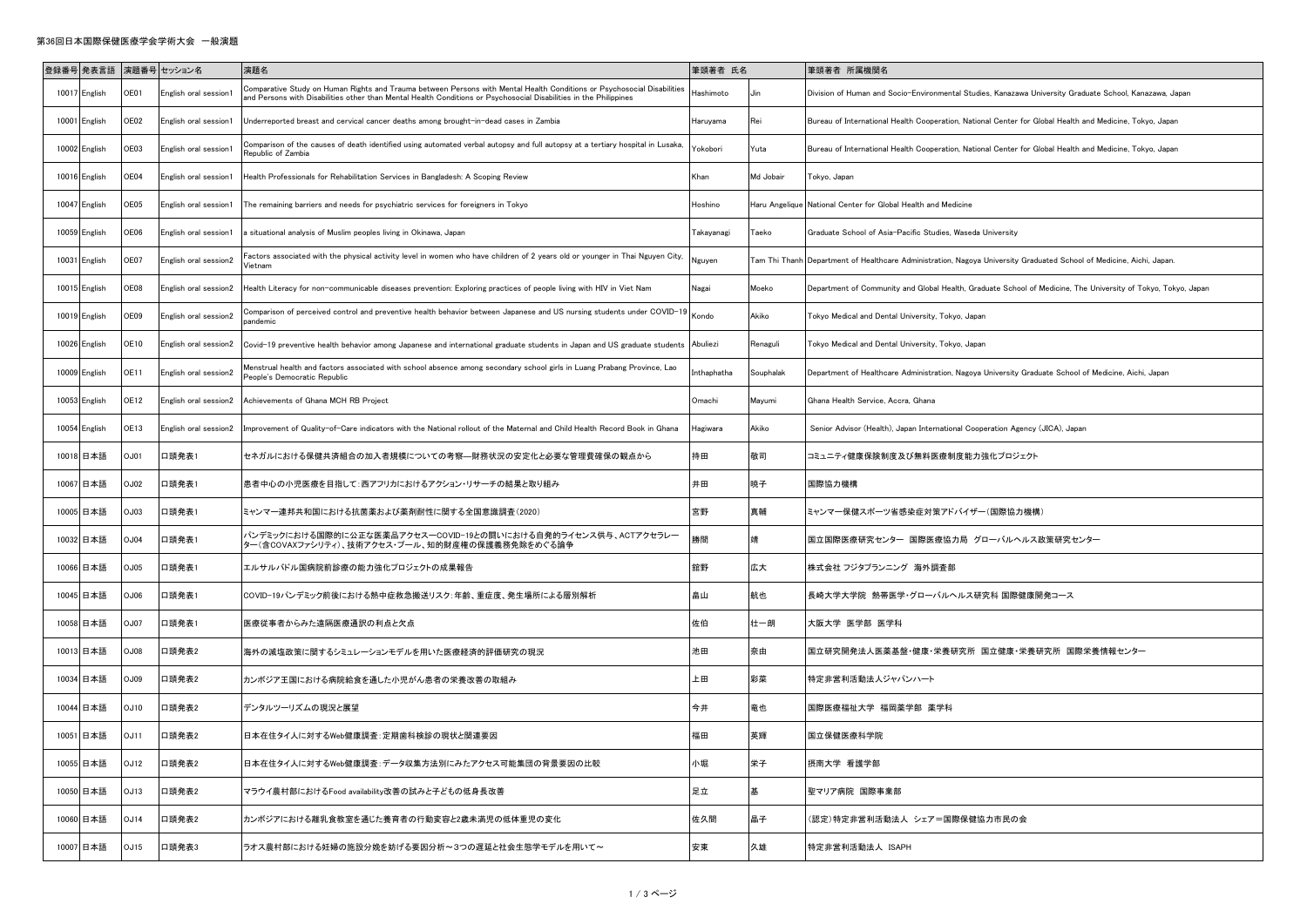## 第36回日本国際保健医療学会学術大会 一般演題

| 登録番号 発表言語 |      | 演題番号 セッション名 | 演題名                                                           | 筆頭著者 氏名 |      | 筆頭著者 所属機関名                            |
|-----------|------|-------------|---------------------------------------------------------------|---------|------|---------------------------------------|
| 10010 日本語 | OJ16 | 口頭発表3       | ネパール人妊婦における貧血改善に向けた「絵入り冊子とノモグラム」を用いた健康教育プログラムの効果検証            | 河田      | 里奈   | 大阪大学大学院 医学系研究科 保健学専攻                  |
| 10020 日本語 | OJ17 | 口頭発表3       | カンボジア国立母子保健センター新生児室における死亡例の分析                                 | 野崎      | 威功真  | 国立国際医療研究センター国際医療協力局                   |
| 10021 日本語 | OJ18 | 口頭発表3       | カンボジアにおける助産師免許更新制度と連携した自己学習アプリケーション導入の取り組み                    | 塚田      | みのり  | JICAカンボジア 分娩時及び新生児期を通じた母子継続ケア改善プロジェクト |
| 10038 日本語 | OJ19 | 口頭発表3       | ラオス国において必須新生児ケアの郡病院での質を維持するための介入評価                            | 堀内      | 清華   | 山梨大学大学院附属出生コホート研究センター                 |
| 10057 日本語 | OJ20 | 口頭発表3       | アルゼンチン、ボリビア、パラグアイの国境地帯におけるシャーガス病母子感染予防の障壁と促進要因                | 高橋      | 佳子   | 長崎大学大学院 熱帯医学 グローバルヘルス研究科              |
| 10070 日本語 | OJ21 | 口頭発表3       | ラオスにおける母子保健サービスの利用に影響を及ぼす要因の分析                                | 森田      | 智子   | 東京女子医科大学 医学部 5年                       |
| 10025 日本語 | OJ22 | 口頭発表4       | フィリピン・パラワン島のマラリア排除加速化における顕微鏡検査技師の役割                           | 松本-高橋   | エミリー | 国立国際医療研究センター 研究所 熱帯医学·マラリア研究部         |
| 10040 日本語 | OJ23 | 口頭発表4       | 海外医療支援の経験を国内の救急診療、医学教育に生かす~長崎大学高度救命救急センターの挑戦                  | 高橋      | 健介   | 長崎大学 熱帯医学研究所 臨床感染症分野                  |
| 10042 日本語 | OJ24 | 口頭発表4       | ベトナムの病院を対象とした医療安全分野の技術協力事業におけるオンライン研修の試み                      | 森山      | 潤    | 国立国際医療研究センター 国際医療協力局                  |
| 10046 日本語 | OJ25 | 口頭発表4       | モンゴル国総合診療研修における研修医評価ツールの信頼性に関する検証                             | 井上      | 信明   | 国立国際医療研究センター 国際医療協力局                  |
| 10056 日本語 | OJ26 | 口頭発表4       | オンラインセミナーの継続による成果と課題                                          | 柳澤      | 沙也子  | 長崎大学 生命医科学域 (保健学系)                    |
| 10062 日本語 | OJ27 | 口頭発表4       | アジア4か国におけるCOVID-19禍の健康行動:1)保健施設アクセスの低下とその関連要因                 | 駒澤      | 牧子   | 国際協力機構 緒方貞子平和開発研究所                    |
| 10061 日本語 | OJ28 | 口頭発表4       | アジア4か国におけるCOVID-19禍の健康行動:2)ワクチンの接種動向と接種意向に関する分析               | 齋藤      | 聖子   | 国際協力機構 緒方貞子平和開発研究所                    |
| 10029 日本語 | OJ29 | 口頭発表5       | 東京都外国人結核患者治療服薬支援員(医療通訳)養成・派遣事業における調整業務の評価                     | 廣野      | 富美子  | ┃特定非営利活動法人 シェア=国際保健協力市民の会             |
| 10023 日本語 | OJ30 | 口頭発表5       | ヤンゴン結核対策プロジェクト、新型コロナ感染症流行、そしてその後                              | 岡田      | 耕輔   | 公益財団法人結核予防会 結核研究所                     |
| 10024 日本語 | OJ31 | 口頭発表5       | カンボジアにおけるCOVID 19ワクチンプログラムの開始直後の認知に関する分析                      | 野崎      | 威功真  | 国立国際医療研究センター 国際医療協力局                  |
| 10030 日本語 | OJ32 | 口頭発表5       | ミャンマーにおける二重苦、COVID-19とクーデター、の結核医療への破壊的影響:私たちができることを探るために      | 小野崎     | 郁史   | 公益財団法人 結核予防会 国際部                      |
| 10006 日本語 | OJ33 | 口頭発表5       | 大学生におけるCOVID-19パンデミックによる自粛生活がメンタルヘルスに及ぼす影響-COVID-19第3派時の横断調査- | 大植      | 崇    | 兵庫大学 看護学部 看護学科                        |
| 10033 日本語 | OJ34 | 口頭発表5       | 在住外国人のワクチン接種に役立つ「やさしい日本語」: YouTube動画の作製とその成果                  | 武田      | 裕子   | 順天堂大学大学院医学研究科医学教育学                    |
| 10065 日本語 | OJ35 | 口頭発表5       | スーダンにおけるマイセトーマの診断と治療の遅れに関連する社会的および行動的要因                       | 難波      | 祥子   | 長崎大学大学院 熱帯医学・グローバルヘルス研究科              |